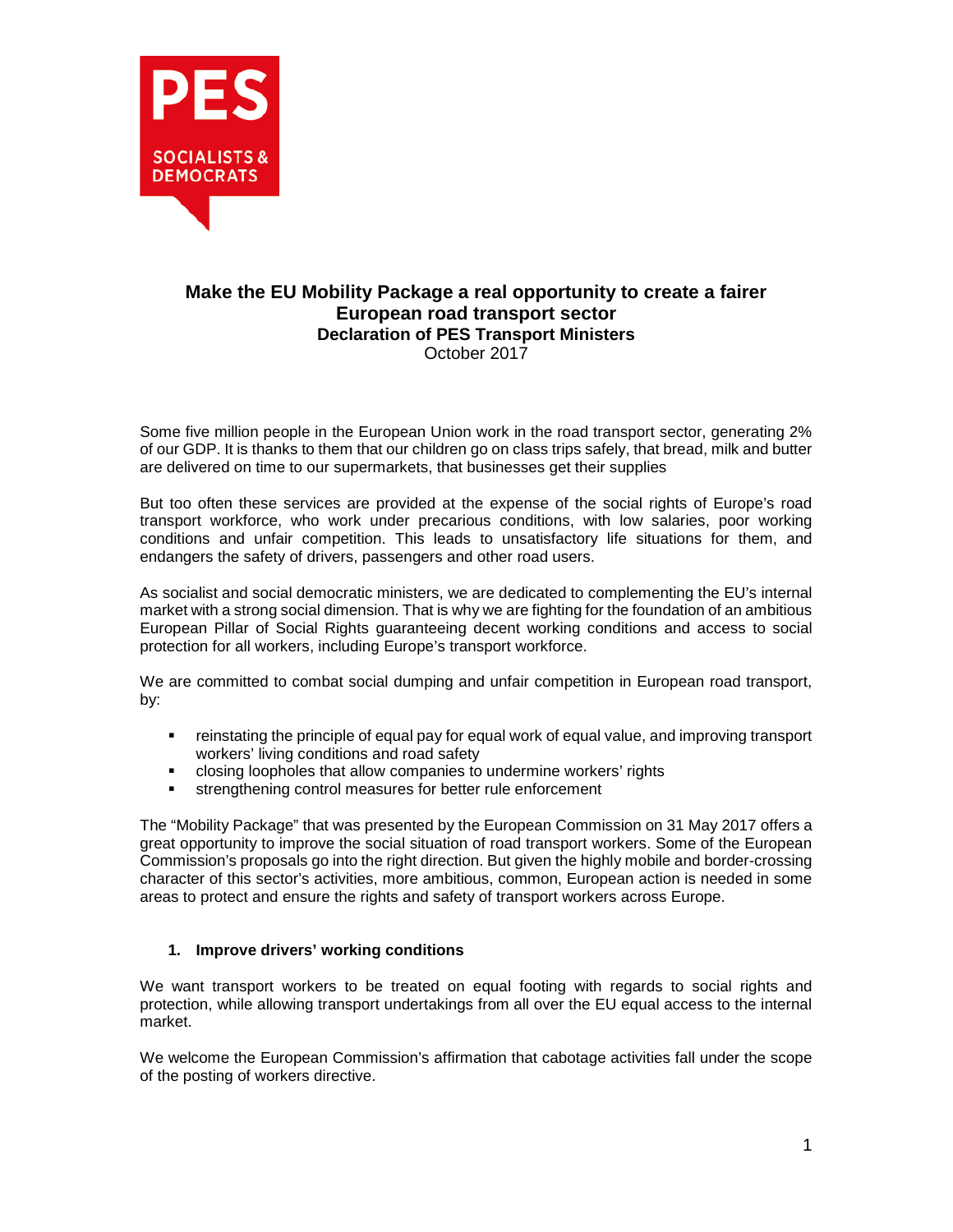Working and rest time rules are not only a question of drivers' work-life balance. They also impact the health and safety of drivers, passengers and road users.

We call for:

- **Transport workers should fall under the legislation of the country in which they carry out** *their professional activity. Equal pay for equal work also has to be applied in the European transport sector, while taking into account the needs of peripheral regions.*
- *Road safety considerations shall guide any initiative to reform driving and rest time rules. We oppose any attempt to make driving and rest time rules more flexible at the drivers' expense.*
- *The regular weekly rest time should be spent outside of the driver's cabin.*
- *Transport undertakings should be led to organise the work of drivers in such a way to improve the conditions of rest time and return home.*
- *Drivers should be paid according to the hours they have worked, including outside of the vehicle.*

## **2. Close loopholes in EU road transport rules**

The current EU rules on road transport leave too many loopholes to create letterbox companies. The European Commission now proposes to include more criteria into the EU's road transport rulebook to ensure that undertakings established in a Member State have a real and continuous activity in this country.

Another way to circumvent stricter rules for EU road transport is the use of vehicles weighing less than 3.5 tonnes, as these are exempted from relevant EU road transport legislation. The European Commission now suggests that these vehicles should be included in the scope of regulation 1071/2009 on access to the profession, , to limit abusive use of light commercial vehicles in European road transport, whereas only two out of four requirements would apply mandatorily.

Illegal cabotage is another problem that leads to distortion of competition, also because proper enforcement of cabotage rules has been difficult. Until now, EU rules allowed for three cabotage operations within seven days of an international delivery. The new rules proposed by the European Commission would allow for any number of cabotage operations within five days of the international delivery.

We call for:

- *The amendments to prove the location of actual economic activity of an undertaking go in the right direction. This will help to prevent unscrupulous employers from using gaps in European legislation to establish their headquarters in EU Member States with lower social and employment standards while conducting their commercial activities in other countries for the purposes of minimizing adherence to higher standards.*
- *The reform proposals related to Light Commercial Vehicles under 3.5 tonnes go in the right direction to prevent the use of such vehicles to circumvent social and labour rights.*
- *Any new rules on cabotage must sufficiently reflect the temporary nature of such operations. Focus should be put on better enforcement of the rules.*

## **3. Strengthen control measures to improve the enforcement of rules**

The European Commission's new proposal does not bring forward the deadline for the mandatory introduction of smart tachographs to all vehicles engaged in international transport. Also, the deadline for enforcement authorities to be equipped with remote early detection equipment remains unchanged. While new vehicles will be required to have this technology installed, at the earliest,